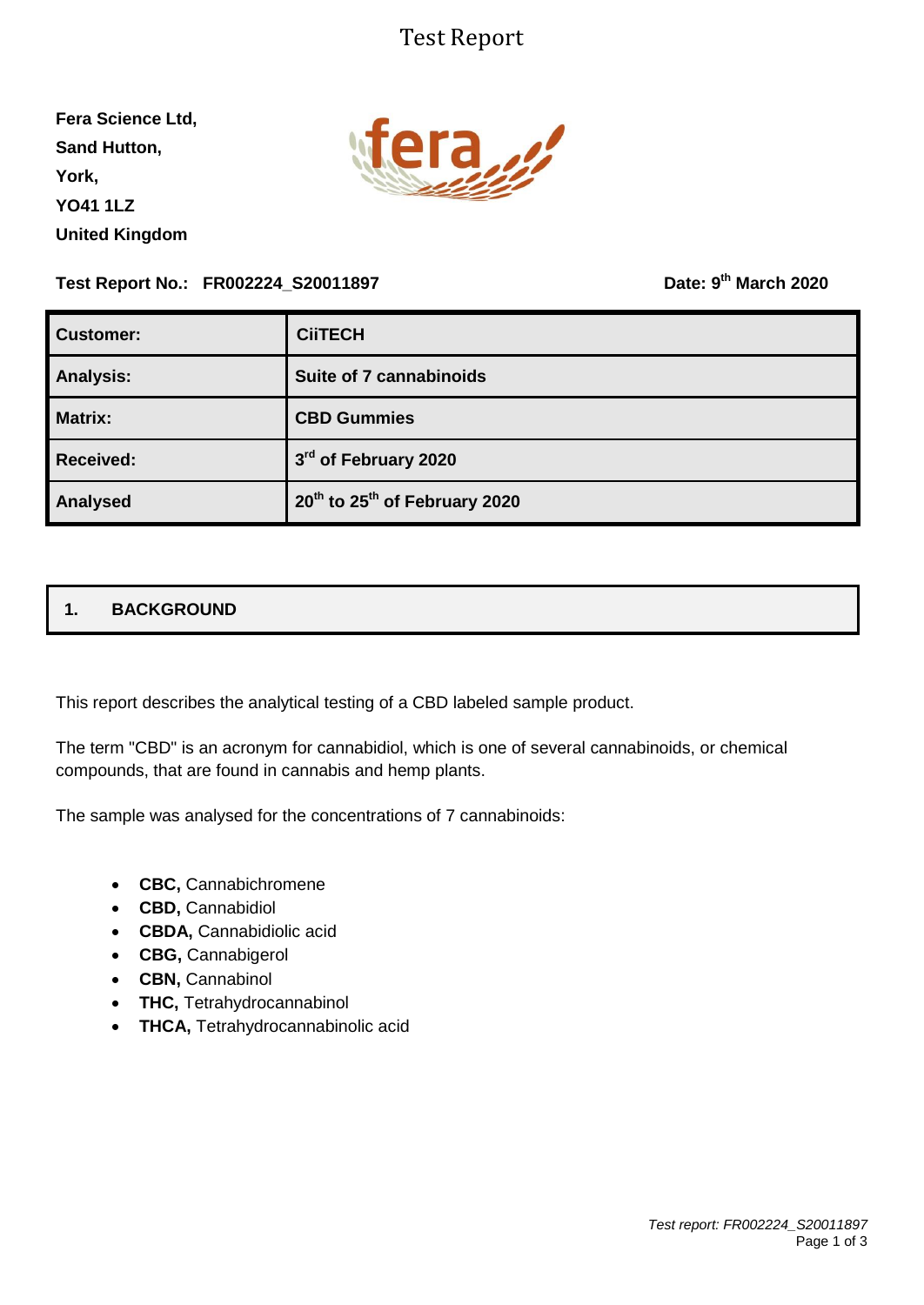# Test Report

## **2. SAMPLE DESCRIPTION**

The sample was received at the laboratory in satisfactory condition and stored at ambient temperature prior to analysis.

The sample was received in the manufacturers (Provacan) packaging with all seals intact.

A unique identifying number was assigned to the sample using the Fera laboratory information management system. The relevant sample details are shown in the table below.

| <b>Sample information</b> |                                                    |                                                                |                          |                       |  |  |
|---------------------------|----------------------------------------------------|----------------------------------------------------------------|--------------------------|-----------------------|--|--|
| <b>Fera reference</b>     | <b>Customer</b><br><b>Description</b><br>reference |                                                                | <b>Batch/LOT</b><br>code | <b>Best</b><br>before |  |  |
| S20-011897                | 175                                                | Provacan CBD Gummies, mixed<br>fruit flavour. 50g. CBD 100 mg. | 111219100                | 01/2021               |  |  |

### **3. SAMPLING AND ANALYSIS**

#### **3.1 Cannabinoids**

The sample was extracted into solvent and diluted before the cannabinoids were determined using LC-UV. Accuracy of the method was assessed by analysing in-house reference material with known concentrations of CBD alongside the sample and by overspiking blank material with a known concentration of each cannabinoid

### **4. RESULTS**

#### **4.1 Cannabidiol**

|                       | <b>CBD</b> concentration     |                                                                   |       |               |
|-----------------------|------------------------------|-------------------------------------------------------------------|-------|---------------|
| <b>Fera reference</b> | <b>Customer</b><br>reference | <b>Description</b>                                                | mg/kg | $\frac{9}{6}$ |
| S20-011897            | 175                          | Provacan CBD Gummies,<br>mixed fruit flavour. 50g. CBD<br>100 mg. | 4523  | 0.45          |